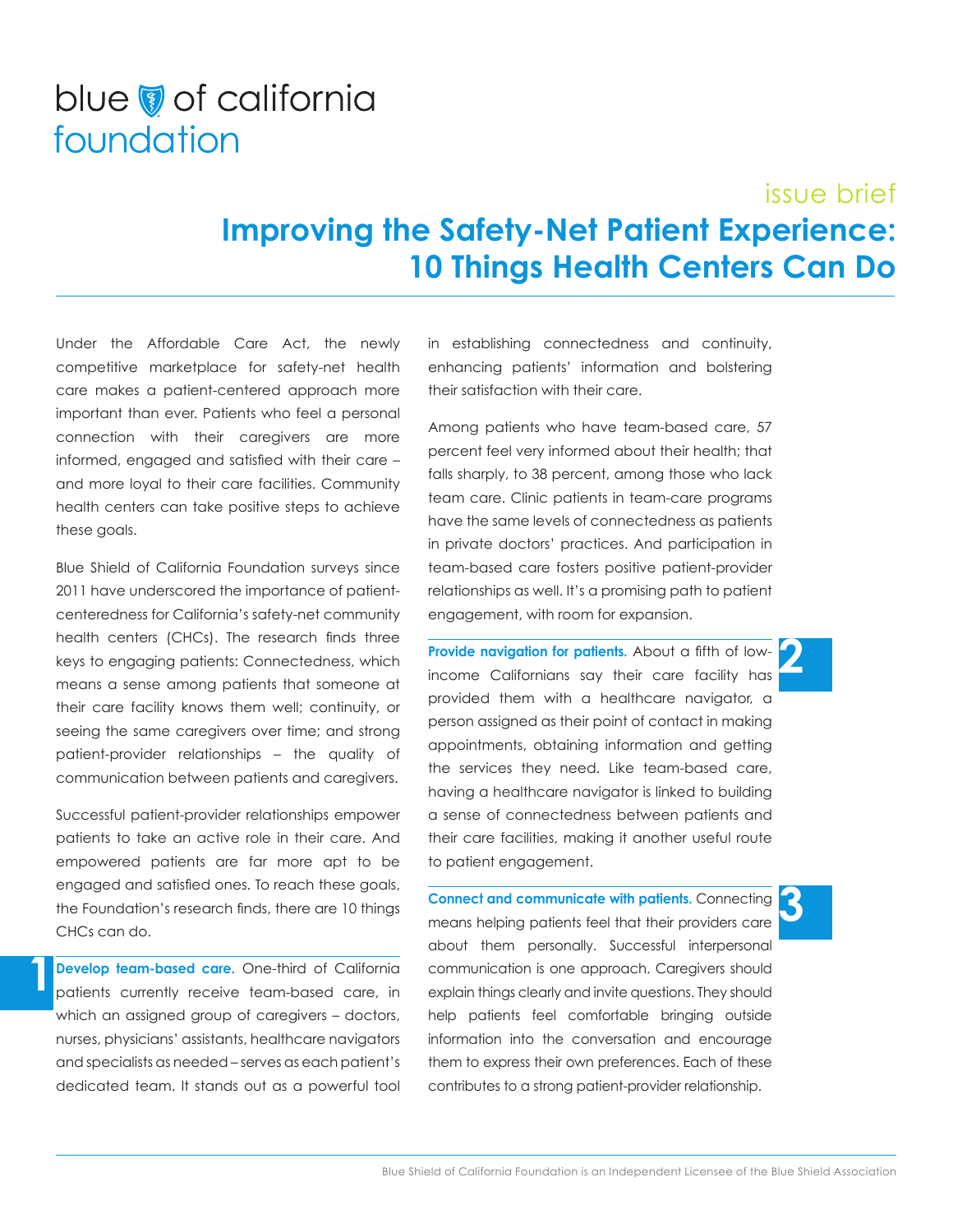**Encourage patient involvement in care.** Simply inviting patients to participate in decisions about their care is another important way to boost their involvement and satisfaction. Among patients who say their providers encourage them to take an active role in care decisions, 55 percent are satisfied with their care overall. That falls to 36 percent among those who don't feel encouraged to participate. Feeling invited to take an active role in care decisions is one of the strongest predictors of a successful patientprovider relationship. **4**

**Deliver clear information.** Information is a key element of patient empowerment. Fifty-five percent of low-income Californians say they'd like more information in order to make good decisions about their health – and if the information were clearly and easily accessible, this jumps to 71 percent. That shows how information becomes more desirable when it's delivered in a way that's clear, comprehensible and relevant to the decisionmaking process. **5**

It matters: Among patients who feel informed about their health, 67 percent are comfortable asking questions of their providers, and among the most informed nearly seven in 10 are strongly confident in their ability to participate in decision making. Among those who feel less informed, comfort asking questions falls to just 33 percent, and strong confidence drops to 44 percent.

**Support patients in major medical decision making.** The Foundation's research finds a shortfall in the level of support provided to low-income patients who've faced a recent major medical decision. Out of nine key decision-support activities tested, these patients received, on average, just fewer than five. **6**

The more decision support initiated by their providers, the more involved and satisfied patients are with their role in the decision-making process. Among those who received five or more decision supports, 75 percent say they were very involved and 76 percent were very satisfied with the process. Among those with fewer support activities, strong involvement and satisfaction drop sharply, to just 38 and 41 percent, respectively.

Given the impact on engagement and satisfaction, CHCs should strive to provide more decisionsupport activities. These include asking about patients' goals; listening to their preferences and concerns; offering them additional information sources; discussing the possibility of taking no action; presenting multiple treatment options; and, if multiple options are offered, discussing the best options in light of patients' goals and preferences, talking about each option's risks and benefits and giving patients time to consider their preferences.

**Offer patients e-mail and text-messaging options.** Even with the "digital divide" in internet access between low and higher-income Americans, there's broad interest among safety-net patients in California in communicating with providers via e-mail and text messaging. Doing so is another positive predictor of successful patient-provider relationships.

Currently just 23 percent of low-income patients communicate with their providers by e-mail, 16 percent by text. Among them, however, 87 percent say they find doing so useful, including 53 percent who say it's "very" useful. Among those who can't currently text or e-mail their providers, but have the technology to do so, seven in 10 or more express interest.

**7**